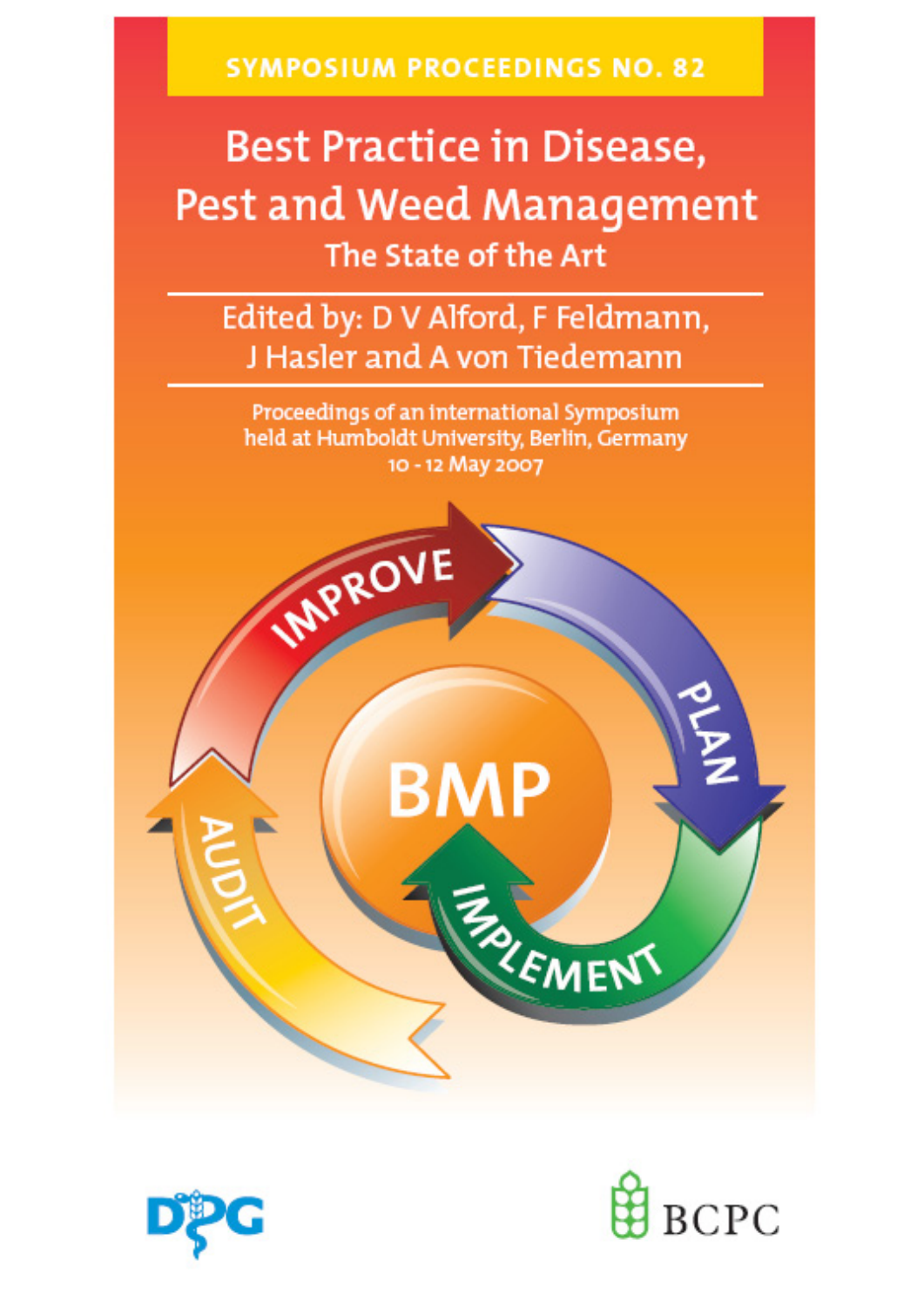# **Behavioural response of the predatory mite** Phytoseiulus persimilis **in inert materials of application**

D Wendorf, H Sermann, C Büttner *Humboldt University Berlin, Lentzeallee 55, D-14195 Berlin, Germany Email: helga.sermann@agrar.hu-berlin.de* 

## P Katz

*Katz-Biotech AG, Industriestraße 38, D-73642 Welzheim, Germany*

# **INTRODUCTION**

A large-scale application of the predatory mite *Phytoseiulus persimilis* for use in the biological control of spider mites, for instance in cucumber fields, involves specific problems. Owing to the need to mechanize this customary manual method of application, an inert material for transport and distribution of the predatory mites must be provided. This material has to hold the mites for the duration of the application and must be suitable for use in a mechanical procedure. *Therefore, the behaviour of P. persimilis was tested in chosen materials. Special interest was given to the distribution of the animals in the material, the time of remaining in the material and certain factors that might have an impact on the time of their remaining in the material.* 

# **MATERIALS AND METHODS**

The materials used in the laboratory studies were buckwheat husks, millet husks, wood shavings (0.8–2.0 mm), spelt husks (Germany wheat) and vermiculite (1–3 mm). To examine the effect of abiotic influences on the migratory behaviour and the time of remaining in the material, both the dampness of the materials was varied (0%, 5%, 10% and 20%) and the temperature (6°, 8° and 10°C), as well as the duration of exposure to the different temperatures (2, 4 and 16 h), were varied. The animals used in the studies were mass-reared predatory mites (*P. persimilis*)*.* 

To study the influence of dampness, 10 ml of the material with the chosen dampness (0%, 5%, 10% and 20%) were put into a petri dish. Then, 50 mites were positioned centrally on this material and immediately covered with additional 10 ml of the same material. The effect on the emigration of the mites was observed after 5, 10, 15, 30 and 45 minutes by controlling the number of individuals that vacated the material.

To study the effect of temperature, small transparent pipes ( $\alpha$  = 3.7 cm, ht = 12 cm) made of synthetic material were used. Again, 10 ml of the material (10% dampness) were put into the container; 50 mites were then positioned centrally on this material and immediately covered with an additional 40 ml of the same material. The container was closed with a lid made out of gauze and stored for 2 h, 4 h and 16 h at 10°C, 8°C and 6°C in cooling chamber. Effects of temperature and time of exposure to the corresponding temperature were examined. The time